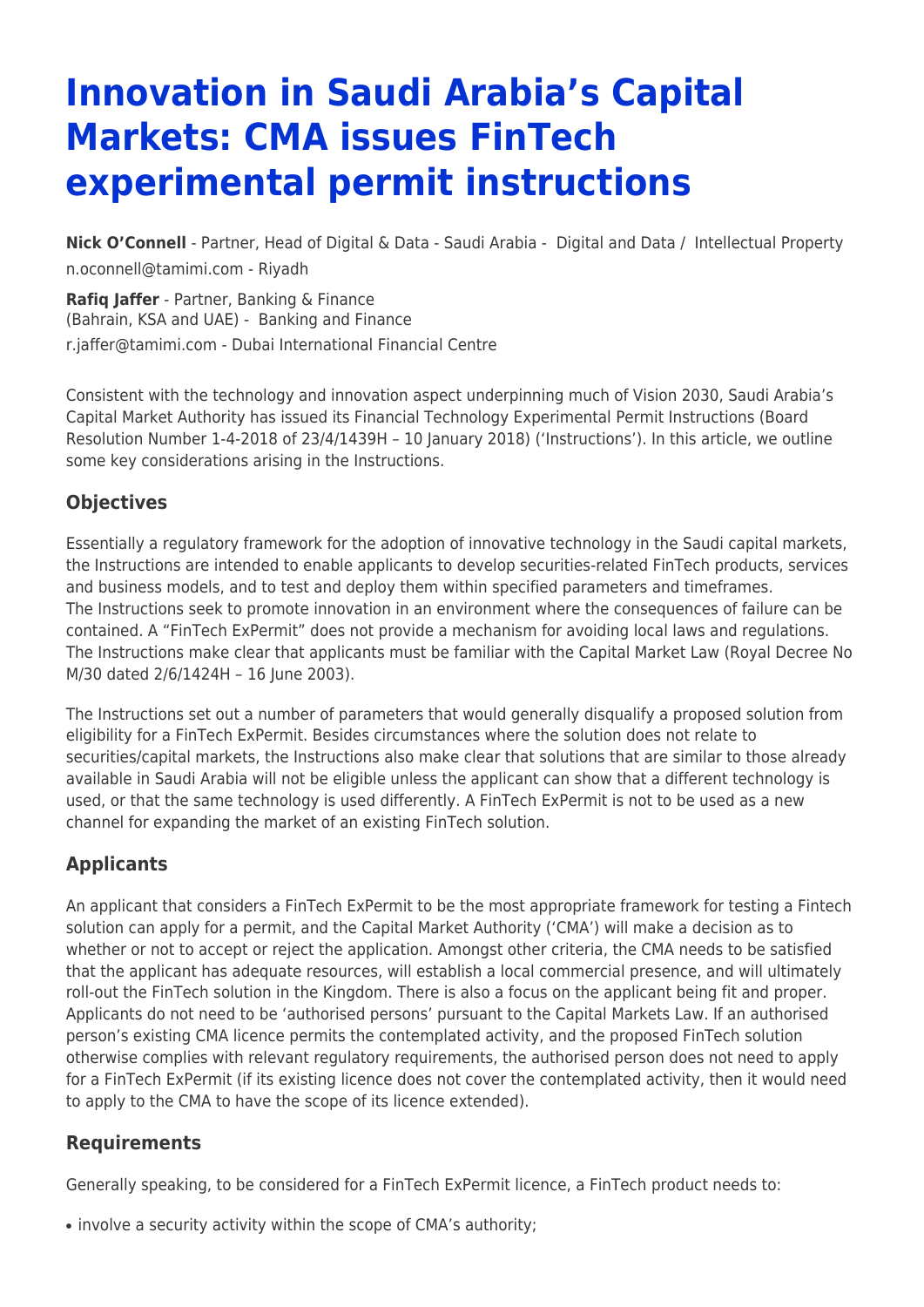- promote innovation, both in terms of business application and the technological method of deployment;
- have potential to enhance growth, efficiency or competition, improve compliance or risk management, or provide greater choice to customers; and
- be at a sufficiently advanced stage to allow a 'live test' of the product.

There is also a significant focus on customer-facing considerations, such as ensuring risks of conflicts of interest are managed appropriately, communicating in a way that is clear and not misleading, and ensuring client confidentiality. Compliance with anti-money laundering and terrorism financing rules is also a requirement.

The licence application requirements also contemplate suitable detail on matters such as relevant technical and business expertise, the identification of target clients, milestones and intended outcomes, and fair and proper exit strategies. The CMA has broad discretion to impose additional requirements to those specified in the Instructions.

# **Validity**

A FinTech ExPermit is valid for two years from the CMA's approval. In exceptional circumstances, the validity period may be extended upon application to the CMA, subject to the CMA being satisfied that suitable reasons exist to grant an extension.

# **"The Financial Technology Experimental Permit Instructions are intended to promote innovation in an environment where the consequences of failure can be contained."**

At the end of the FinTech ExPermit validity period, and subject to any CMA direction to the contrary, the applicant can either execute its exit strategy, or deploy the FinTech solution in the Saudi market. Deployment of the solution 'in the wild' would require both the applicant and the CMA to be satisfied that the solution has met the intended outcomes, and the applicant has a suitable strategy in place for its rollout. The applicant also needs to be able to comply with the Capital Markets Law and any other applicable regulatory requirements.

The Instructions contemplate a variety of scenarios in which the CMA may withdraw a FinTech ExPermit. These include:

- an irreparable flaw in the FinTech product that results in disproportionate risk versus benefit;
- failure to meet intended purpose (based on test scenarios, expected outcomes and schedule); and
- failure to comply with relevant legal and regulatory requirements.

Where the CMA withdraws a FinTech ExPermit, the applicant's exit strategy needs to be implemented immediately.

## **Conclusion**

Although it is still very early days, the Instructions show the CMA's clear commitment to the increased adoption of innovative solutions in the capital market in Saud Arabia. This provides opportunities for both established players and newcomers. We note that the Saudi Arabian Monetary Authority, which is the regulator of commercial banks in the KSA, has also recently launched "FintechSaudi", an initiative focused on supporting the FinTech ecosystem with a view to promoting the KSA as a FinTech hub and assisting the development of FinTech products. We expect to see continued investment in this sector, in line with the global financial services technology trend, and the move towards greater adoption of technology in the